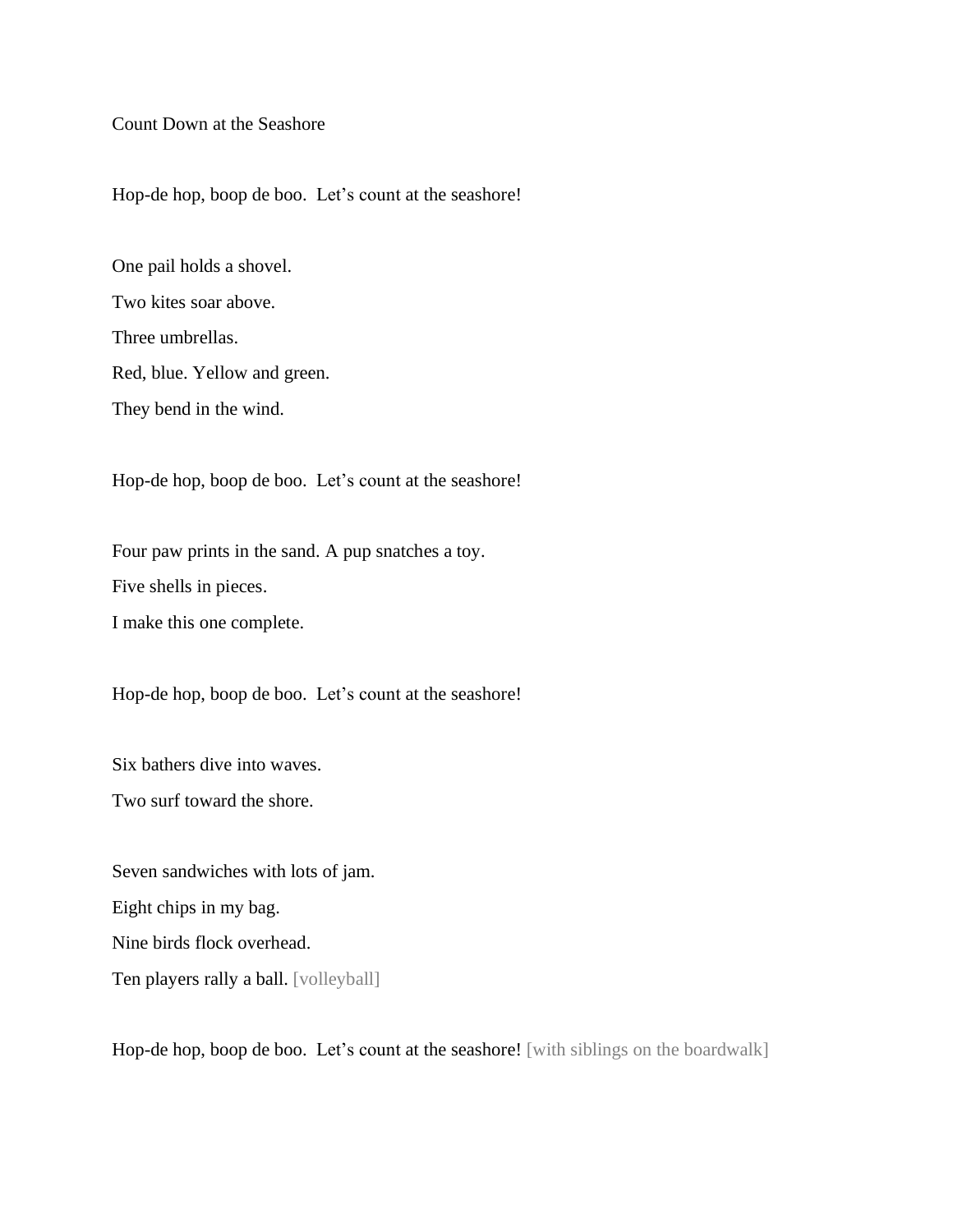Listen. Do you hear the waves? People are talking. Radios play music.

Nine clouds overhead. "I see a rabbit." "I see a tiger" They stretch and break apart. A racecar becomes a rocket ship and blasts away.

Hop-de hop, boop de boo. Eight bikes speed past. Watch out! Scooters and skaters share the path.

Seven signs lead out. Stop. Beware. Watch Out! Speed Limit 15. Slow down. Caution. No Parking.

"Come back!" [parent yells from beach] "Over here." We run back to our site. It's time to go.

Hop-de hop, boop de boo. Time to leave the seashore.

Six bags to carry home. Five icees from a cart. [Icee cart] Four seats to buckle up. Three hours to my door.